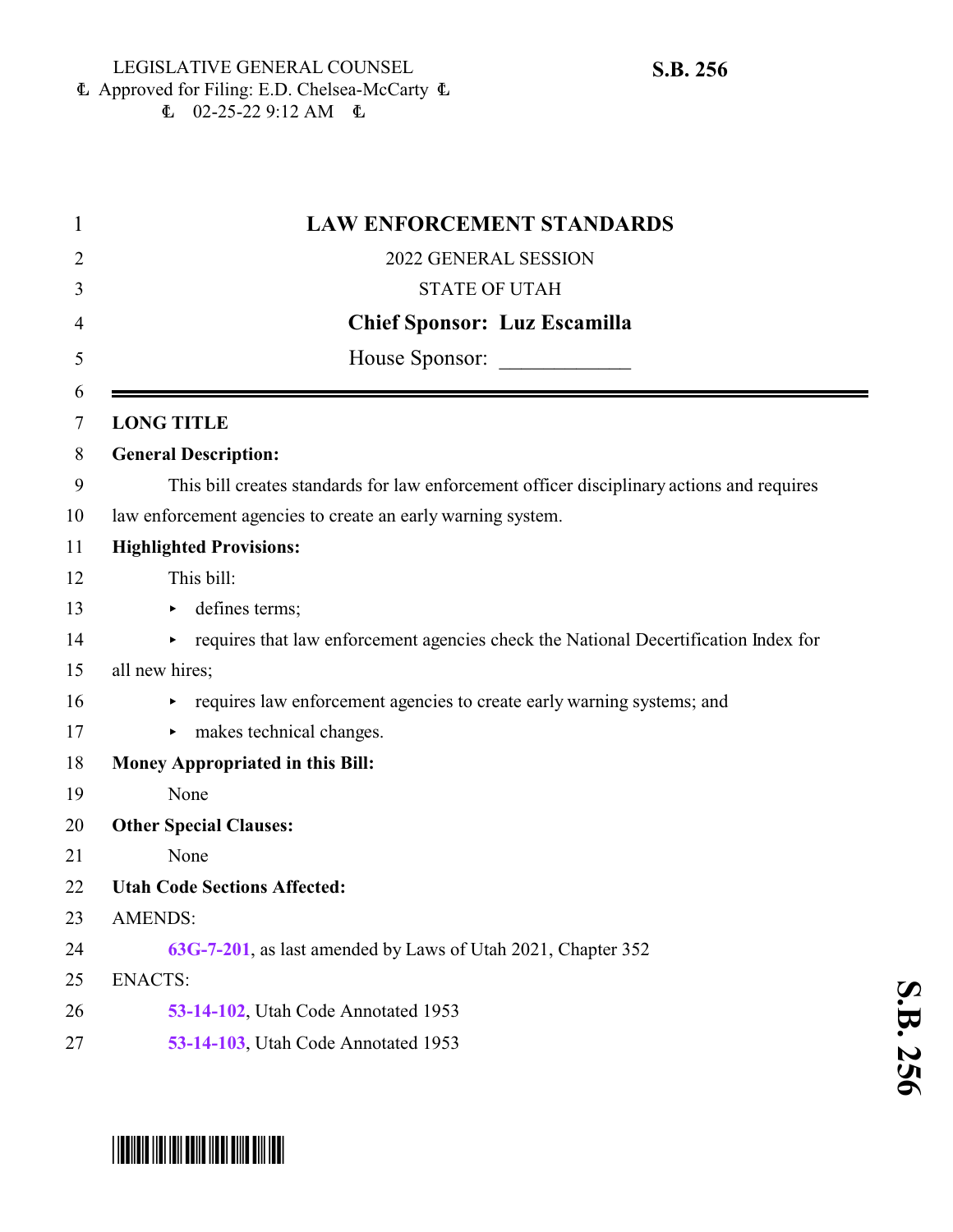<span id="page-1-1"></span><span id="page-1-0"></span>

| 53-20-101, Utah Code Annotated 1953                                                     |
|-----------------------------------------------------------------------------------------|
| REPEALS AND REENACTS:                                                                   |
| 53-14-101, as last amended by Laws of Utah 2021, Chapter 311                            |
|                                                                                         |
| Be it enacted by the Legislature of the state of Utah:                                  |
| Section 1. Section 53-14-101 is repealed and reenacted to read:                         |
| 53-14-101. Definitions.                                                                 |
| As used in this chapter:                                                                |
| "Director" means the director of a certified law enforcement officer training<br>(1)    |
| academy.                                                                                |
| "Employer" includes a public employer and a private employer and includes the<br>(2)    |
| human resource officer for the employer.                                                |
| (3) "Law enforcement agency" means the same as that term is defined in Section          |
| $53 - 1 - 102$ .                                                                        |
| (4) "National Decertification Index" means the national registry of police officers     |
| whose law enforcement credentials have been revoked due to misconduct.                  |
| (5) "Peace officer" means the same as that term is defined in Section $53-13-103$ , and |
| includes those officers in administrative positions.                                    |
| (6) "Training academy" means a peace officer training institution certified in          |
| accordance with the standards developed under Section 53-6-105.                         |
| Section 2. Section 53-14-102 is enacted to read:                                        |
| 53-14-102. Background check for peace officer candidates.                               |
| (1) A law enforcement agency may not employ a peace officer unless the agency has       |
| completed:                                                                              |
| (a) a background check in accordance with Section $53-14-103$ ; and                     |
| (b) a check of the National Decertification Index.                                      |
| (2) A law enforcement agency may not employ a peace officer candidate listed on the     |
| National Decertification Index.                                                         |
| Section 3. Section 53-14-103 is enacted to read:                                        |
| 53-14-103. Law enforcement and training academy applicants -- Employer                  |
| background information -- Information required upon request.                            |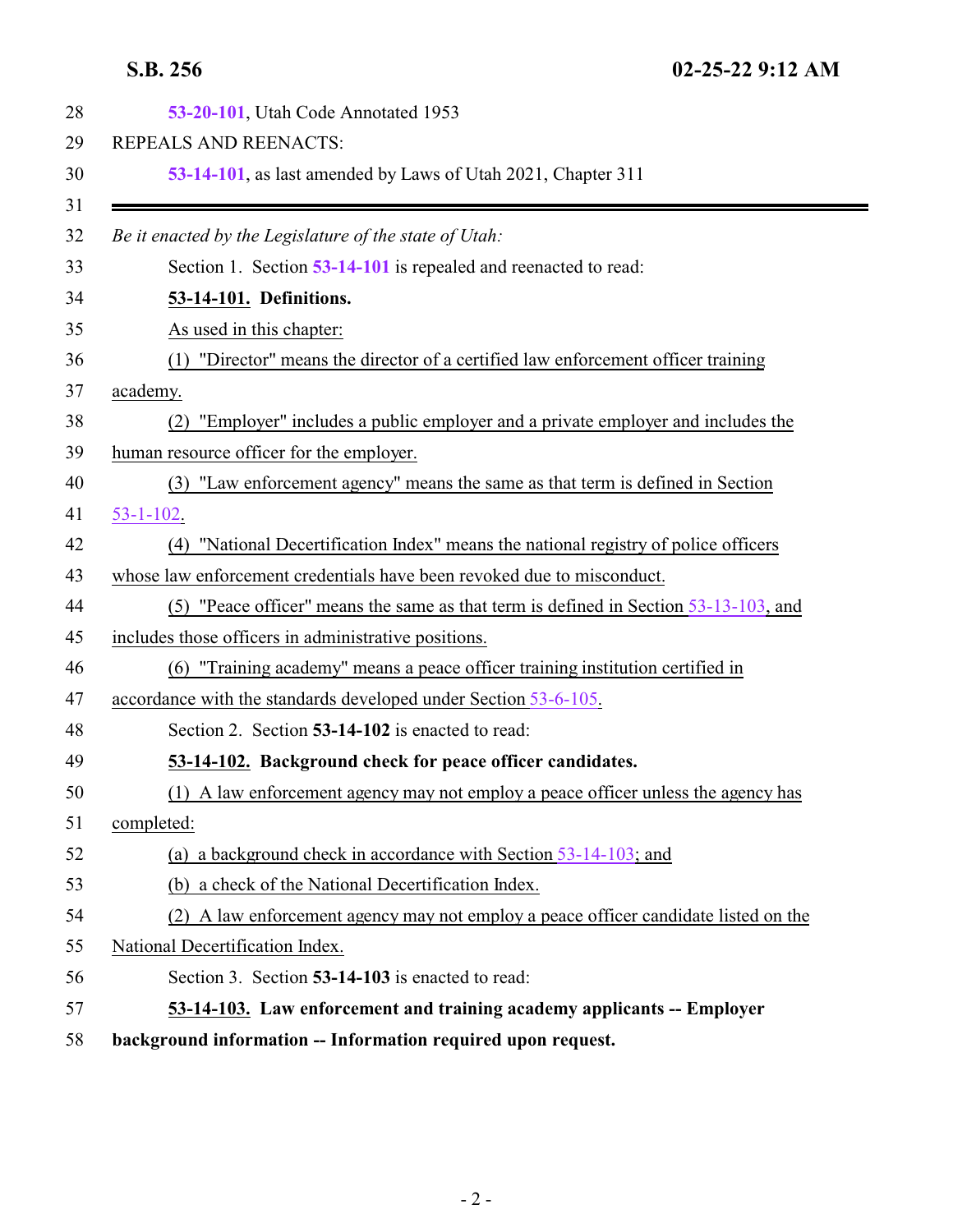### **02-25-22 9:12 AM S.B. 256**

| 59 | (1) A current or former employer and the director of any training academy an applicant           |
|----|--------------------------------------------------------------------------------------------------|
| 60 | has attended or graduated from shall provide all available information in accordance with this   |
| 61 | section regarding an applicant if the request complies with Subsection (2) and is submitted by:  |
| 62 | (a) a law enforcement agency regarding an applicant for an employment position; or               |
| 63 | (b) the director of a law enforcement training academy for which the applicant requests          |
| 64 | admission under Section 53-6-203.                                                                |
| 65 | (2) The request for information pursuant to Subsection (1) shall be:                             |
| 66 | (a) in writing;                                                                                  |
| 67 | (b) accompanied by an authorization signed by the applicant and notarized by a notary            |
| 68 | public, in which the applicant consents to the release of the requested information and releases |
| 69 | the employer or training academy providing the information from liability; and                   |
| 70 | (c) addressed to the employer or director and signed by a sworn officer or other                 |
| 71 | authorized representative of the requesting law enforcement agency or the academy.               |
| 72 | (3) The information that a law enforcement agency or the director of an academy shall            |
| 73 | request pursuant to Subsection (1) includes:                                                     |
| 74 | (a) the date on which the applicant's employment commenced and, if applicable, the               |
| 75 | date on which the applicant's employment was terminated;                                         |
| 76 | (b) a list of the compensation that the employer provided to the applicant during the            |
| 77 | course of the employment;                                                                        |
| 78 | (c) a copy of the application for a position of employment that the applicant submitted          |
| 79 | to the employer;                                                                                 |
| 80 | (d) a written evaluation of the performance of the applicant;                                    |
| 81 | (e) a record of the attendance of the applicant;                                                 |
| 82 | a record of disciplinary action taken against the applicant;<br>(f)                              |
| 83 | (g) a statement regarding whether the employer would rehire the applicant and, if the            |
| 84 | employer would not rehire the applicant, the reasons why;                                        |
| 85 | (h) if applicable, a record setting forth the reason that the employment of the applicant        |
| 86 | was terminated and whether the termination was voluntary or involuntary;                         |
| 87 | (i) the record of any final action regarding an applicant's peace officer certification that     |
| 88 | is based on an investigation concerning the applicant's qualification for certification; and     |
| 89 | (j) notice of any pending or ongoing investigation regarding the applicant's certification       |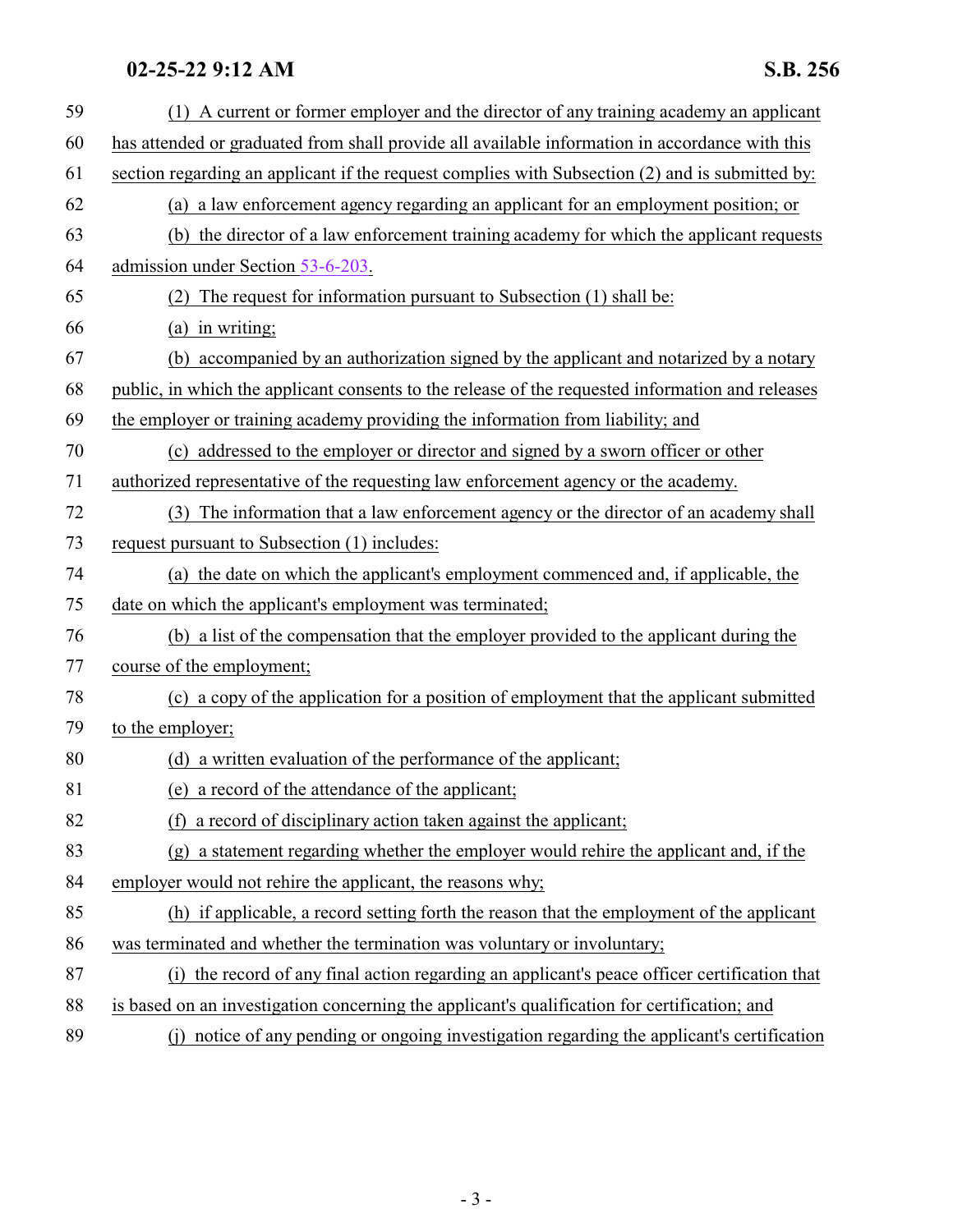| 90  | as a peace officer.                                                                                 |
|-----|-----------------------------------------------------------------------------------------------------|
| 91  | (4) (a) In the absence of fraud or malice, an employer or training academy is not                   |
| 92  | subject to any civil liability for any relevant cause of action by releasing employment             |
| 93  | information requested under this section.                                                           |
| 94  | (b) This section does not in any way or manner abrogate or lessen the existing common               |
| 95  | law or statutory privileges and immunities of an employer.                                          |
| 96  | (c) An employer or training academy may not provide information pursuant to                         |
| 97  | Subsection (2) if the disclosure of the information is prohibited pursuant to federal or state law. |
| 98  | (5) An employer's refusal to disclose information to a law enforcement agency in                    |
| 99  | accordance with this section constitutes grounds for a civil action by the requesting agency for    |
| 100 | injunctive relief requiring disclosure on the part of an employer.                                  |
| 101 | $(6)$ (a) (i) A law enforcement agency may use the information received pursuant to this            |
| 102 | section only to determine the suitability of an applicant for employment.                           |
| 103 | (ii) A director may use the information received pursuant to this section only to                   |
| 104 | determine the suitability of an applicant for acceptance at the training academy.                   |
| 105 | (b) Except as otherwise provided in Subsection $(6)(c)$ , the recipient law enforcement             |
| 106 | agency and director shall maintain the confidentiality of information received pursuant to this     |
| 107 | section.                                                                                            |
| 108 | (c) (i) A law enforcement agency shall share information regarding an applicant that it             |
| 109 | receives pursuant to this section with another law enforcement agency if:                           |
| 110 | (A) the information is requested by the other law enforcement agency in accordance                  |
| 111 | with this section;                                                                                  |
| 112 | (B) the applicant is also an applicant for any employment position with the other law               |
| 113 | enforcement agency; and                                                                             |
| 114 | (C) the confidentiality of the information is otherwise maintained.                                 |
| 115 | A director shall share information regarding an applicant that is received pursuant<br>(ii)         |
| 116 | to this section with another training academy if:                                                   |
| 117 | (A) the information is requested by the other training academy in accordance with this              |
| 118 | section;                                                                                            |
| 119 | the applicant is an applicant for acceptance at the other training academy; and<br>(B)              |
| 120 | (C) the confidentiality of the information is otherwise maintained.                                 |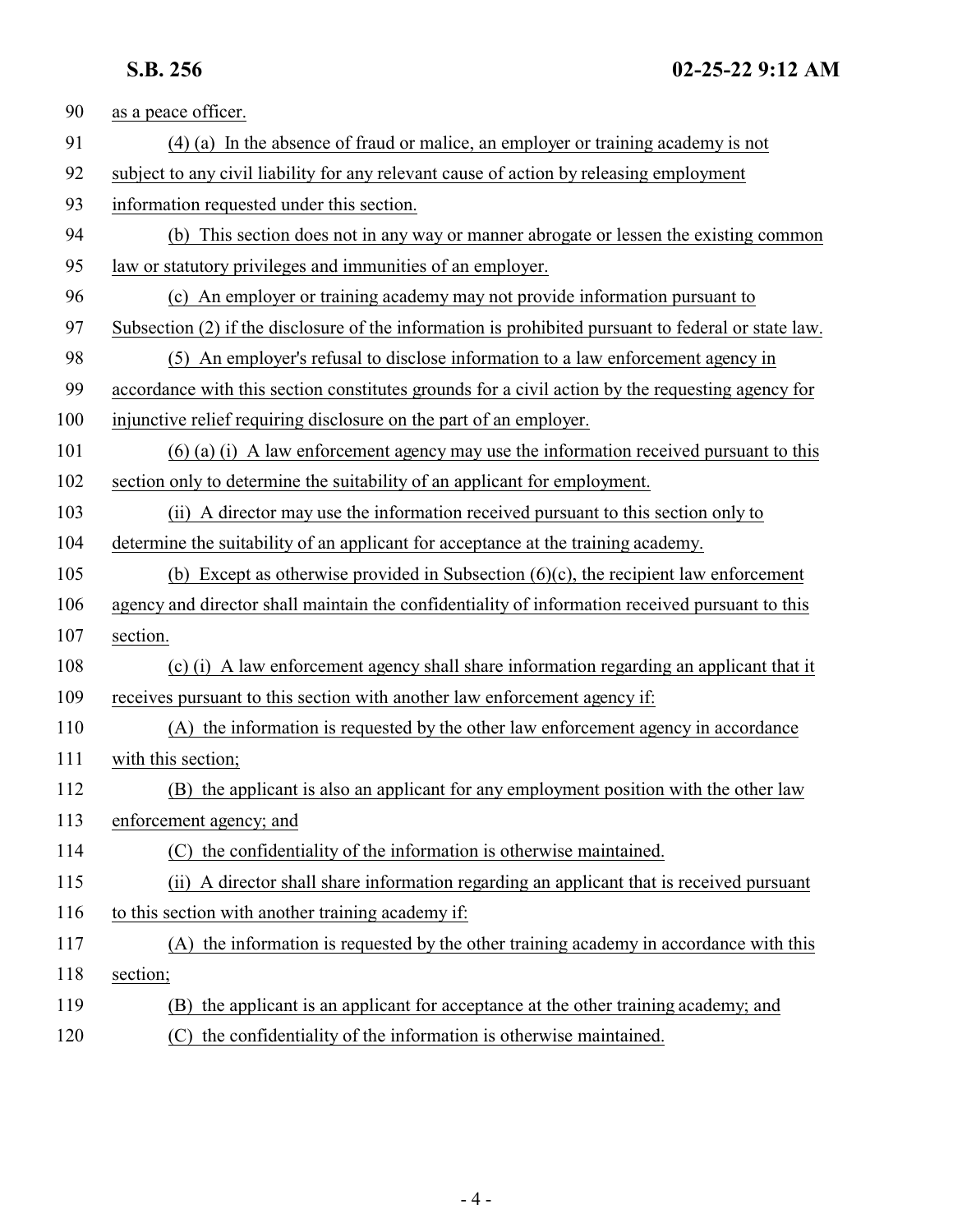# <span id="page-4-1"></span><span id="page-4-0"></span>**02-25-22 9:12 AM S.B. 256**

| 121 | (iii) A director shall share information regarding an applicant, attendee, or graduate of         |
|-----|---------------------------------------------------------------------------------------------------|
|     |                                                                                                   |
| 122 | a training academy that is received pursuant to this section with a law enforcement agency if:    |
| 123 | (A) the information is requested by the law enforcement agency in accordance with this            |
| 124 | section;                                                                                          |
| 125 | (B) the applicant is applying for a position as a peace officer with the law enforcement          |
| 126 | agency; and                                                                                       |
| 127 | (C) the confidentiality of the information is otherwise maintained.                               |
| 128 | Section 4. Section 53-20-101 is enacted to read:                                                  |
| 129 | 53-20-101. Early warning system for law enforcement agencies.                                     |
| 130 | (1) As used in this chapter:                                                                      |
| 131 | (a) "Early warning system" means a data-based police management tool designed to                  |
| 132 | identify law enforcement officers whose behavior is problematic and provide a form of             |
| 133 | intervention to correct the officer's performance.                                                |
| 134 | (b) "Law enforcement agency" means the same as that term is defined in Section                    |
| 135 | $53 - 1 - 102$ .                                                                                  |
| 136 | (2) A law enforcement agency shall create and implement an early warning system.                  |
| 137 | Section 5. Section 63G-7-201 is amended to read:                                                  |
| 138 | 63G-7-201. Immunity of governmental entities and employees from suit.                             |
| 139 | (1) Except as otherwise provided in this chapter, each governmental entity and each               |
| 140 | employee of a governmental entity are immune from suit for any injury that results from the       |
| 141 | exercise of a governmental function.                                                              |
| 142 | (2) Notwithstanding the waiver of immunity provisions of Section $63G-7-301$ , a                  |
| 143 | governmental entity, its officers, and its employees are immune from suit:                        |
| 144 | (a) as provided in Section $78B-4-517$ ; and                                                      |
| 145 | (b) for any injury or damage resulting from the implementation of or the failure to               |
| 146 | implement measures to:                                                                            |
| 147 | (i) control the causes of epidemic and communicable diseases and other conditions                 |
| 148 | significantly affecting the public health or necessary to protect the public health as set out in |
| 149 | Title 26A, Chapter 1, Local Health Departments;                                                   |
| 150 | (ii) investigate and control suspected bioterrorism and disease as set out in Title 26,           |
| 151 | Chapter 23b, Detection of Public Health Emergencies Act;                                          |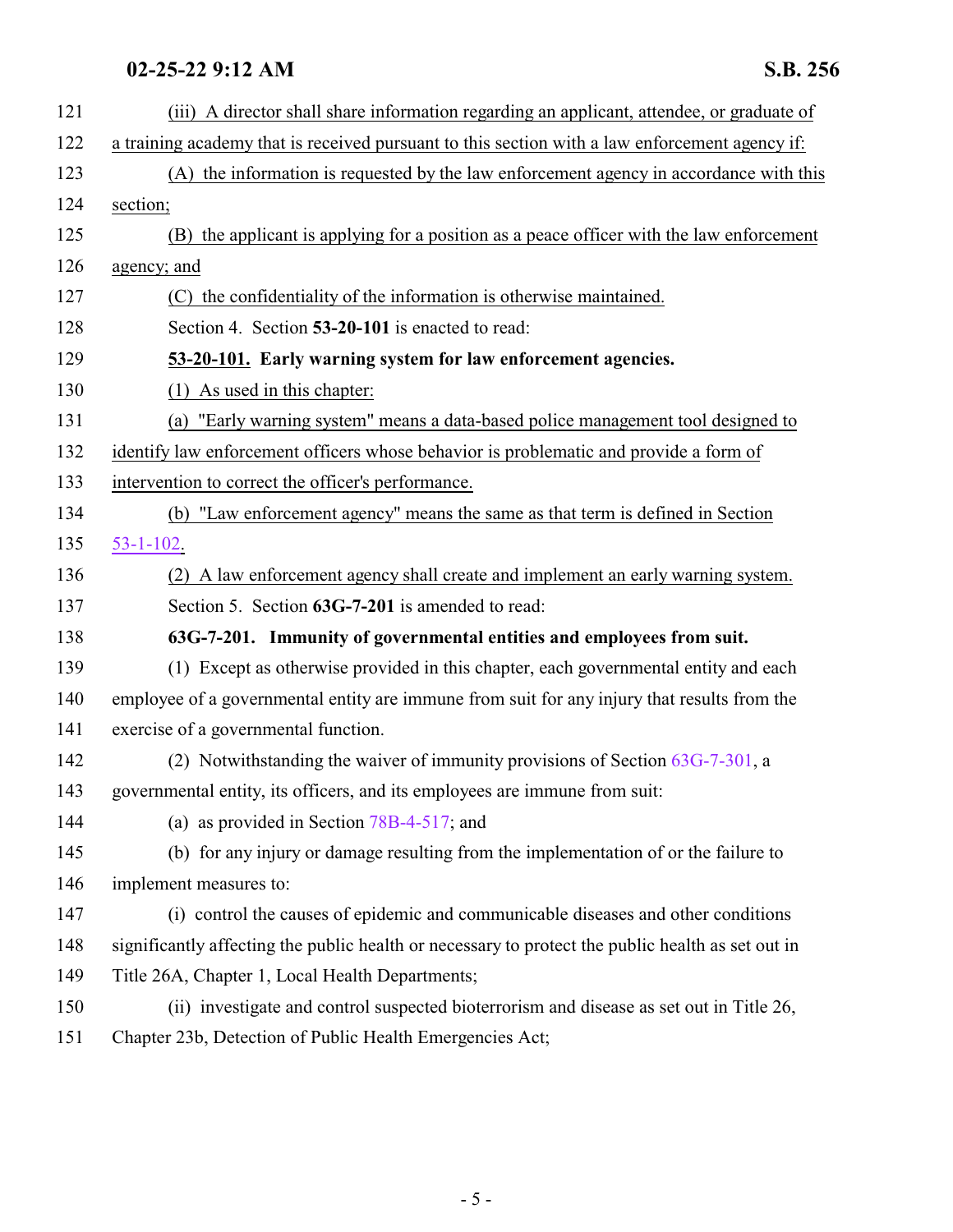| 152 | (iii) respond to a national, state, or local emergency, a public health emergency as                  |
|-----|-------------------------------------------------------------------------------------------------------|
| 153 | defined in Section 26-23b-102, or a declaration by the President of the United States or other        |
| 154 | federal official requesting public health related activities, including the use, provision,           |
| 155 | operation, and management of:                                                                         |
| 156 | (A) an emergency shelter;                                                                             |
| 157 | (B) housing;                                                                                          |
| 158 | (C) a staging place; or                                                                               |
| 159 | (D) a medical facility; and                                                                           |
| 160 | (iv) adopt methods or measures, in accordance with Section 26-1-30, for health care                   |
| 161 | providers, public health entities, and health care insurers to coordinate among themselves to         |
| 162 | verify the identity of the individuals they serve.                                                    |
| 163 | (3) A governmental entity, its officers, and its employees are immune from suit, and                  |
| 164 | immunity is not waived, for any injury if the injury arises out of or in connection with, or          |
| 165 | results from:                                                                                         |
| 166 | (a) a latent dangerous or latent defective condition of:                                              |
| 167 | (i) any highway, road, street, alley, crosswalk, sidewalk, culvert, tunnel, bridge, or                |
| 168 | viaduct; or                                                                                           |
| 169 | (ii) another structure located on any of the items listed in Subsection $(3)(a)(i)$ ; or              |
| 170 | (b) a latent dangerous or latent defective condition of any public building, structure,               |
| 171 | dam, reservoir, or other public improvement.                                                          |
| 172 | (4) A governmental entity, its officers, and its employees are immune from suit, and                  |
| 173 | immunity is not waived, for any injury proximately caused by a negligent act or omission of an        |
| 174 | employee committed within the scope of employment, if the injury arises out of or in                  |
| 175 | connection with, or results from:                                                                     |
| 176 | (a) the exercise or performance, or the failure to exercise or perform, a discretionary               |
| 177 | function, whether or not the discretion is abused;                                                    |
| 178 | (b) except as provided in Subsections $63G-7-301(2)(j)$ , (3), and (4), assault, battery,             |
| 179 | false imprisonment, false arrest, malicious prosecution, intentional trespass, abuse of process,      |
| 180 | libel, slander, deceit, interference with contract rights, infliction of mental anguish, or violation |
| 181 | of civil rights;                                                                                      |
| 182 | (c) the issuance, denial, suspension, or revocation of, or the failure or refusal to issue,           |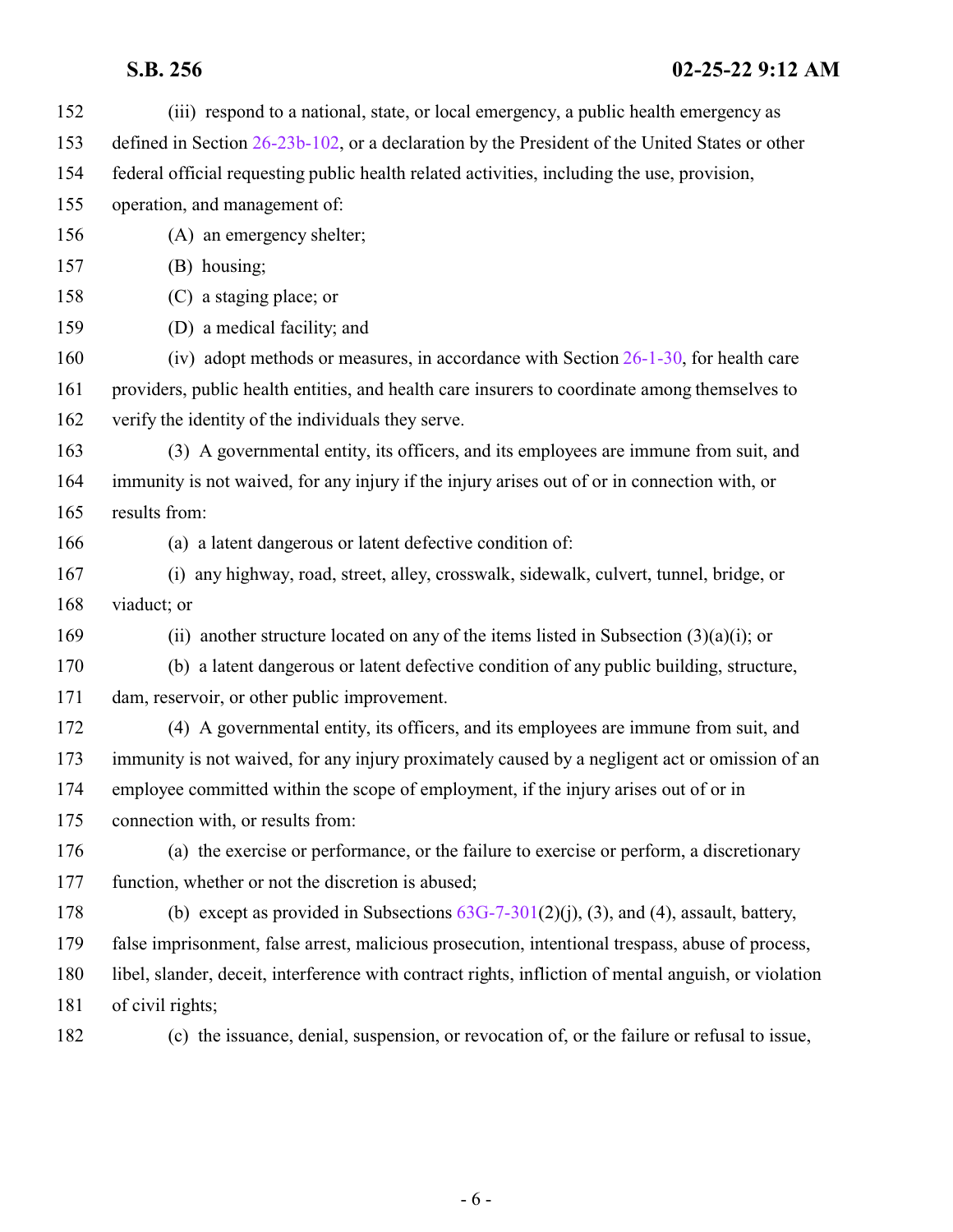### **02-25-22 9:12 AM S.B. 256**

| 183 | deny, suspend, or revoke, any permit, license, certificate, approval, order, or similar              |
|-----|------------------------------------------------------------------------------------------------------|
| 184 | authorization;                                                                                       |
| 185 | (d) a failure to make an inspection or making an inadequate or negligent inspection;                 |
| 186 | (e) the institution or prosecution of any judicial or administrative proceeding, even if             |
| 187 | malicious or without probable cause;                                                                 |
| 188 | (f) a misrepresentation by an employee whether or not the misrepresentation is                       |
| 189 | negligent or intentional;                                                                            |
| 190 | (g) a riot, unlawful assembly, public demonstration, mob violence, or civil disturbance;             |
| 191 | (h) the collection or assessment of taxes;                                                           |
| 192 | (i) an activity of the Utah National Guard;                                                          |
| 193 | (i) the incarceration of a person in a state prison, county or city jail, or other place of          |
| 194 | legal confinement;                                                                                   |
| 195 | (k) a natural condition on publicly owned or controlled land;                                        |
| 196 | (1) a condition existing in connection with an abandoned mine or mining operation;                   |
| 197 | (m) an activity authorized by the School and Institutional Trust Lands Administration                |
| 198 | or the Division of Forestry, Fire, and State Lands;                                                  |
| 199 | (n) the operation or existence of a pedestrian or equestrian trail that is along a ditch,            |
| 200 | canal, stream, or river, regardless of ownership or operation of the ditch, canal, stream, or river, |
| 201 | if:                                                                                                  |
| 202 | (i) the trail is designated under a general plan adopted by a municipality under Section             |
| 203 | 10-9a-401 or by a county under Section $17-27a-401$ ;                                                |
| 204 | (ii) the trail right-of-way or the right-of-way where the trail is located is open to public         |
| 205 | use as evidenced by a written agreement between:                                                     |
| 206 | (A) the owner or operator of the trail right-of-way or of the right-of-way where the trail           |
| 207 | is located; and                                                                                      |
| 208 | (B) the municipality or county where the trail is located; and                                       |
| 209 | (iii) the written agreement:                                                                         |
| 210 | (A) contains a plan for operation and maintenance of the trail; and                                  |
| 211 | (B) provides that an owner or operator of the trail right-of-way or of the right-of-way              |
| 212 | where the trail is located has, at a minimum, the same level of immunity from suit as the            |
| 213 | governmental entity in connection with or resulting from the use of the trail;                       |